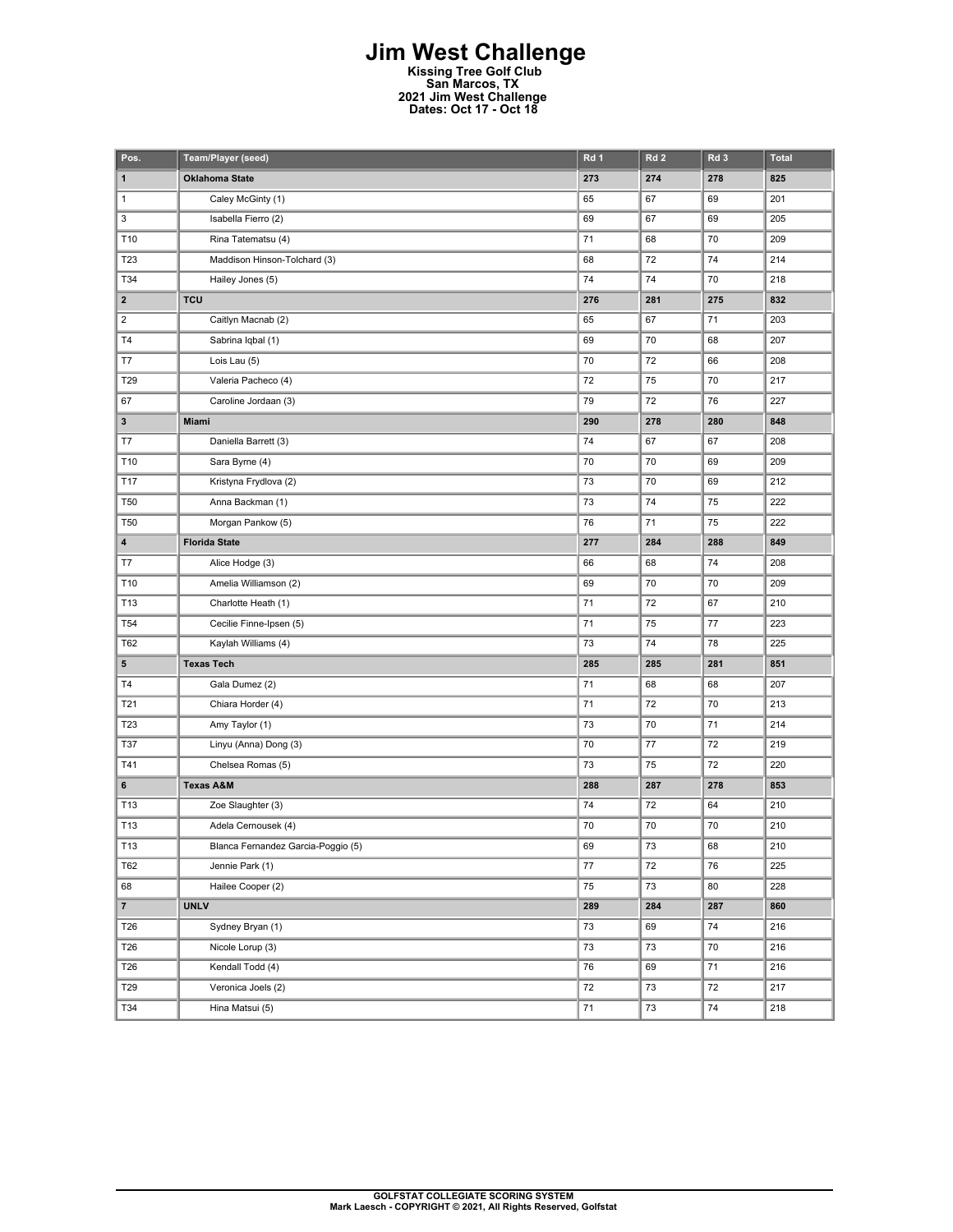| Pos.            | Team/Player (seed)              | Rd <sub>1</sub> | Rd <sub>2</sub> | Rd <sub>3</sub> | <b>Total</b> |
|-----------------|---------------------------------|-----------------|-----------------|-----------------|--------------|
| T8              | Tulsa                           | 293             | 282             | 290             | 865          |
| T17             | Lilly Thomas (2)                | 73              | 69              | 70              | 212          |
| T29             | Sydney Seigel (4)               | 71              | 72              | 74              | 217          |
| T34             | Titita Loudtragulngam (5)       | 73              | 73              | 72              | 218          |
| T47             | Haley Greb (3)                  | 77              | 70              | 74              | 221          |
| T <sub>54</sub> | Lorena Tseng (1)                | 76              | 71              | 76              | 223          |
| T8              | Houston                         | 284             | 292             | 289             | 865          |
| T21             | Annie Kim (1)                   | 68              | 73              | 72              | 213          |
| T29             | Ariana Saenz (3)                | 71              | 73              | 73              | 217          |
| T41             | Nicole Abelar (5)               | 75              | 71              | 74              | 220          |
| T <sub>59</sub> | Maria Jose Martinez (4)         | 76              | 78              | 70              | 224          |
| T62             | Delaney Martin (2)              | 70              | 75              | 80              | 225          |
| T8              | Oklahoma                        | 289             | 284             | 292             | 865          |
| T <sub>4</sub>  | Mikhaela Fortuna (3)            | 71              | 69              | 67              | 207          |
| T29             | Hannah Screen (2)               | 74              | 69              | 74              | 217          |
| <b>T50</b>      | Maria Fernanda Martinez (4)     | 73              | 73              | 76              | 222          |
| T <sub>59</sub> | Nina Lang (5)                   | 71              | 73              | 80              | 224          |
| 70              | Meagan Winans (1)               | 76              | 79              | 75              | 230          |
| 11              | <b>Kent State</b>               | 302             | 288             | 281             | 871          |
| 25              | Emily Price (1)                 | 77              | 69              | 69              | 215          |
| T37             | Valentina Albertazzi (5)        | 75              | 73              | 71              | 219          |
| T41             | Chloe Salort (3)                | 73              | 77              | 70              | 220          |
| T <sub>54</sub> | Mayka Hoogeboom (2)             | 79              | 73              | 71              | 223          |
| T <sub>54</sub> | Jennifer Gu (4)                 | 77              | 73              | 73              | 223          |
| $12 \,$         | <b>New Mexico</b>               | 298             | 297             | 282             | 877          |
| T17             | Napat Lertsadwattana (2)        | 73              | 70              | 69              | 212          |
| T37             | Serena Chon (4)                 | 73              | 75              | 71              | 219          |
| T47             | Lauren Lehigh (1)               | 79              | 74              | 68              | 221          |
| T62             | Myah McDonald (3)               | 73              | 78              | 74              | 225          |
| 74              | Kamie Hamada (5)                | 81              | 83              | 76              | 240          |
| 13              | <b>Texas State</b>              | 294             | 289             | 295             | 878          |
| T37             | Marine Griffaut (3)             | 71              | 75              | 73              | 219          |
| T41             | Junia Gabasa (2)                | 74              | 72              | 74              | 220          |
| T41             | Matilda Cederholm (5)           | $73\,$          | ${\bf 71}$      | 76              | 220          |
| T59             | Federica Tavelli-Westerlund (4) | 76              | 76              | 72              | 224          |
| 69              | Matilda Svahn (1)               | 79              | 71              | 79              | 229          |
| 14              | Missouri                        | 300             | 301             | 296             | 897          |
| T41             | Sophia Yoemans (4)              | 75              | 72              | 73              | 220          |
| <b>T50</b>      | Noelle Zoe Beijer (3)           | 72              | 78              | 72              | 222          |
| <b>T54</b>      | Emily Staples (5)               | 75              | 74              | 74              | 223          |
| T71             | Keagan Dunn (1)                 | 78              | $77 \,$         | 79              | 234          |
| 76              | Brianne Bolden (2)              | 80              | 0               | 77              | 157          |
| $15\,$          | <b>Tennessee</b>                | 293             | 303             | 305             | 901          |
| T17             | Bailey Davis (3)                | 69              | 71              | 72              | 212          |
| T47             | Vanessa Gilly (4)               | 72              | 73              | 76              | 221          |
| T71             | Nicole Whiston (1)              | 75              | 81              | 78              | 234          |
|                 |                                 |                 |                 |                 |              |